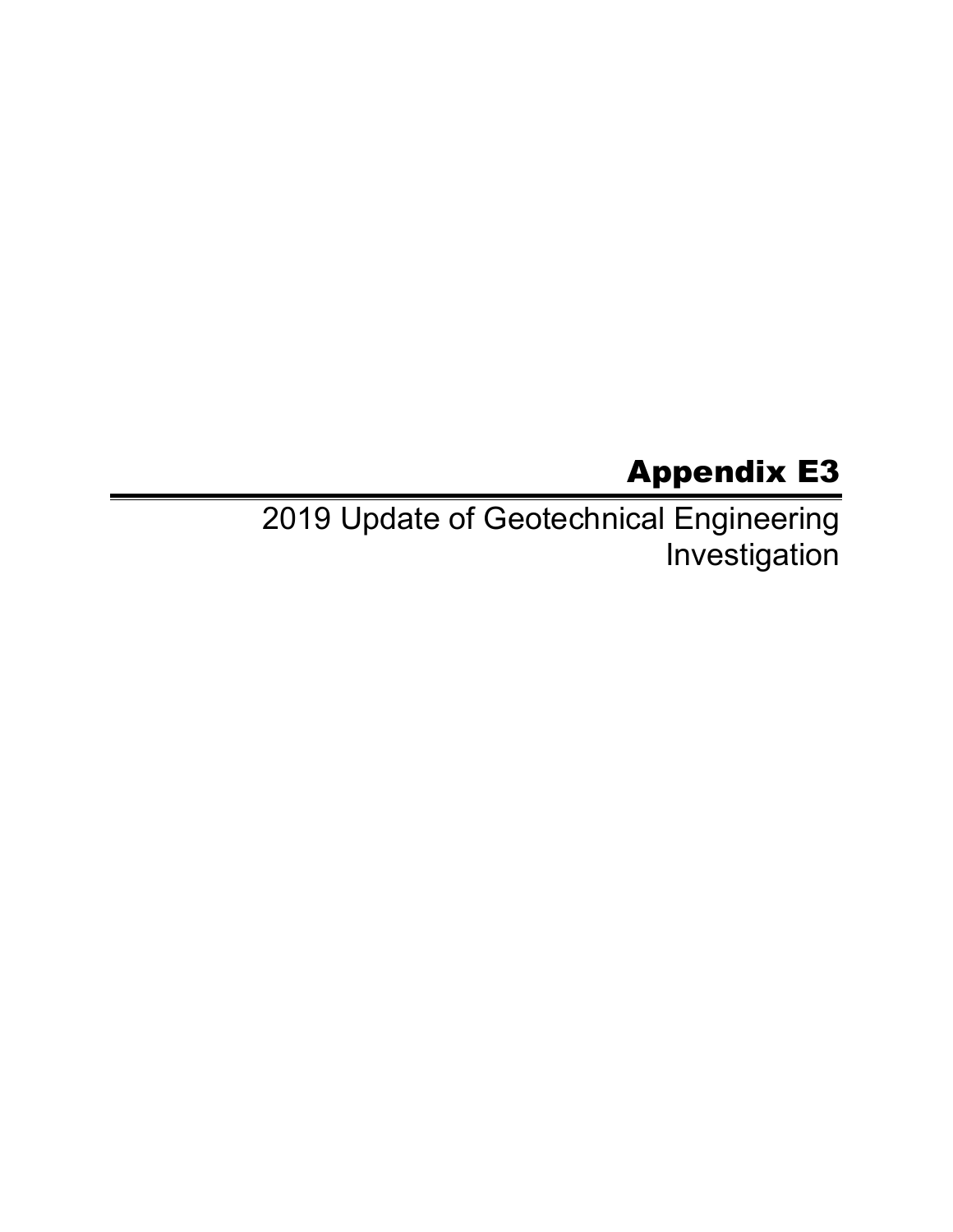

October 29, 2019 File No. 21324

LIG-900, 910 & 926 E,  $4^{th}$  St. 405-411 S. Hewitt, LLC 6315 Bandini Boulevard Commerce, California 90040

Attention: Dilip Bhavnani

Subject: Update of Geotechnical Engineering Investigation Proposed Mixed-Use Structure 405-411 South Hewitt Street, and 900-926 East 4<sup>th</sup> Street, and 412 Colyton Street Los Angeles, California

References: *Reports by Geotechnologies, Inc.:* Geotechnical Engineering Investigation, dated December 29, 2016; Update of Geotechnical Engineering Investigation, dated November 21, 2018, revised December 5, 2018; Seismic Site Class Update, dated June 4, 2019.

> *City of Los Angeles, Department of Building and Safety*: Soils Report Approval Letter, Log # 96372, dated January 30, 2017; Soils Report Approval Letter, Log # 106332, dated December 10, 2018; Soils Report Approval Letter, Log # 108619, dated June 18, 2019.

Dear Mr. Bhavnani:

At the request of Envicom Corporation, this letter has been prepared. The intention of this letter is to provide an update of the reference geotechnical engineering investigation and subsequent reports.

It is our understanding that under the latest design scope, the structure is proposed to be 18 stories in height, to be built over 3 subterranean parking levels. Our Update of Geotechnical Engineering Investigation, revised December 5, 2018, addressed a structure proposed to be 15 stories in height, to be built over 3 subterranean levels. It is however our understanding that the total height of the currently proposed structure, and the structure addressed in our update report are the same, as three of the levels from the 15-story structure had mezzanine levels. It is therefore our opinion that the recommendations provided in the referenced geotechnical reports remain applicable for the design and construction of the currently proposed structure.